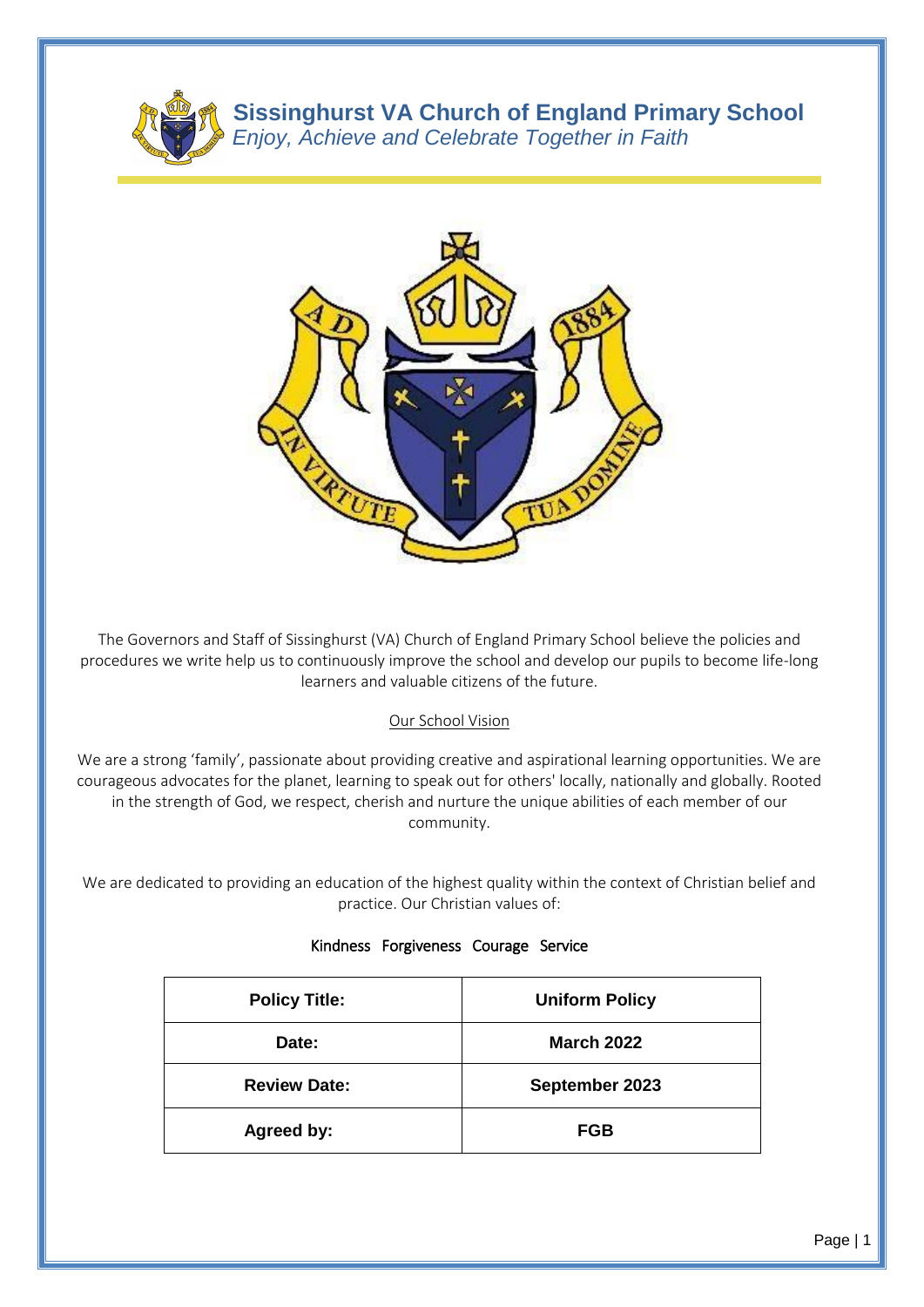At Sissinghurst our vision is that we are a strong 'family', passionate about providing creative and aspirational learning opportunities for all. As part of this offer we have designed our uniform with a variety of options which do not specify the gender of the child and which are financially accessible to all. Where families may struggle to afford the school specific items we can offer support via our pupil premium offer. We are courageous advocates for the planet and as such we have an active secondhand uniform shop run by the FOSS and the school office to ensure that uniform can be recycled and reused, we aim to source uniform from providers who had a commitment to environmental sustainability see links on page 6. Rooted in the strength of God, we respect, cherish and nurture the unique abilities of each member of our community and as such we have a uniform to ensure that everyone can feel comfortable and ready to learn.

The Governing Body and school want to create a positive learning environment for all our children so that they may take full advantage of the opportunity to progress at school without being distracted by following our behaviour policy and uniform expectations.

This policy aims to

• Set out our approach to requiring a uniform that is of reasonable cost and offers the best value for money for parents and carers

- Explain how we will avoid discrimination in line with our legal duties under the Equality Act 2010
- Clarify our expectations for school uniform

# **Our school's legal duties under the Equality Act 2010**

The [Equality Act 2010](https://www.legislation.gov.uk/ukpga/2010/15/contents) prohibits discrimination against an individual based on the protected characteristics, which include sex, race, religion or belief, and gender reassignment.

To avoid discrimination, our school will:

• Avoid listing uniform items based on sex, to give all pupils the opportunity to wear the uniform they feel most comfortable in or that most reflects their self-identified gender

- Make sure that our uniform costs the same for all pupils
- Allow all pupils to have long hair (though we reserve the right to ask for this to be tied back)
- Allow all pupils to style their hair in the way that is appropriate for school and meets the school's expectations as outlined below
- Allow pupils to request changes to swimwear for religious reasons
- Allow pupils to wear headscarves and other religious or cultural symbols

## **Limiting the cost of school uniform**

Our school has a duty to make sure that the uniform we require is affordable, in line with statutory [guidance](https://www.gov.uk/government/publications/cost-of-school-uniforms/cost-of-school-uniforms) from the Department for Education on the cost of school uniform.

We understand that items with distinctive characteristics (such as items that have to have a school logo or a unique fabric/colour/design) cannot be purchased from a wide range of retailers and that requiring many such items limits parents' ability to 'shop around' for a low price.

We will make sure our uniform:

- Is available at a reasonable cost
- Provides the best value for money for parents/carers

We will do this by:

- Carefully considering whether any items with distinctive characteristics are necessary
- Limiting the amount of items with distinctive characteristics where possible
- Limiting items with distinctive characteristics to low-cost

Avoiding specific requirements for items pupils could wear on non-school days, such as coats, bags and shoes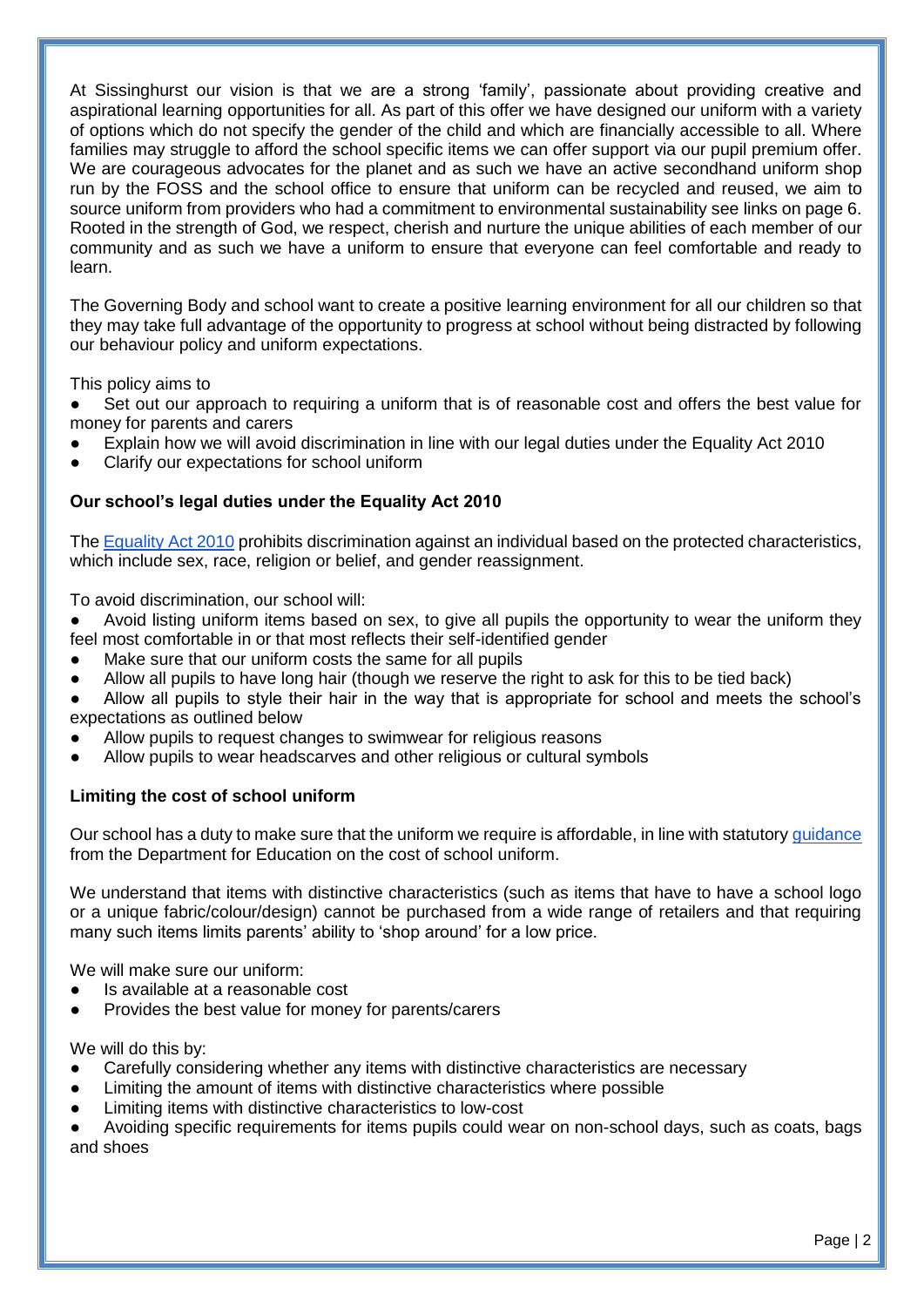- Keeping the number of optional branded items to a minimum, so that the school's uniform can act as a social leveler
- Avoiding different uniform requirements for different year/class/house groups with the exception of phasing in a new uniform
- Avoiding different uniform requirements for extra-curricular activities
- Making sure that arrangements are in place for parents to acquire second-hand uniform
- Avoiding frequent changes to uniform specifications and minimising the financial impact on parents of any change

Consulting with parents, pupils and governors on any proposed significant changes to the uniform policy and carefully considering any complaints about the policy

# **Expectations for school uniform**

New uniform items phased in from September 2021. Children in year 1 and above in September 2021 may continue wearing the 'old' uniform until they would naturally need new items at which point parents and carers should purchase the 'new' uniform. Exceptions made if suitable replacements of the 'old' uniform can be purchased from the school second hand uniform shop for children in year 1 and above only.

# **EYFS pupils**

- Royal blue cardigan or jumper with embroidered Sissinghurst Primary School logo
- Royal blue polo shirt with embroidered Sissinghurst Primary School logo or royal blue polo shirt without logo
- Navy school uniform style pinafore, skirt, trousers or shorts
- Navy socks or tights
- Alternative option blue and yellow tartan pinafore or skirt
- Summer option yellow checked gingham dress with white socks
- Navy or black school shoes
- Blue and yellow hair ties
- Blue or black water proof trousers or blue or black water proof all in one

## **KS1 & KS2 Children – Winter (Term 2, 3, 4)**

- Royal blue cardigan or jumper with embroidered Sissinghurst Primary School logo
- Sissinghurst Primary School tie
- White short or long sleeved shirt
- Navy school uniform style pinafore, skirt, trousers or shorts
- Alternative option blue and yellow tartan pinafore or skirt
- Navy socks or tights
- Navy or black school shoes
- Blue and yellow hair ties

## **KS1 & KS2 Children – Summer (Term 1, 4 & 5)**

As above with the following exceptions:

- Royal blue polo shirt with embroidered Sissinghurst Primary School logo
- Summer option– yellow checked gingham dress with white socks

## **Year 6 exception**

Year 6 pupils will wear a special tie to highlight them as role models throughout the school with added responsibilities. This increases their sense of citizenship, to be responsible members of our community and to earn the privilege of wearing a different tie to the rest of the children in the school.

Tie designed by Year 6 pupils in September 2021. Ties are awarded in a celebration assembly as a gift from the school at the start of the academic year.

#### **PE kit**

- Royal blue PE top with Sissinghurst Primary School logo
- Royal blue shorts or navy jogging bottoms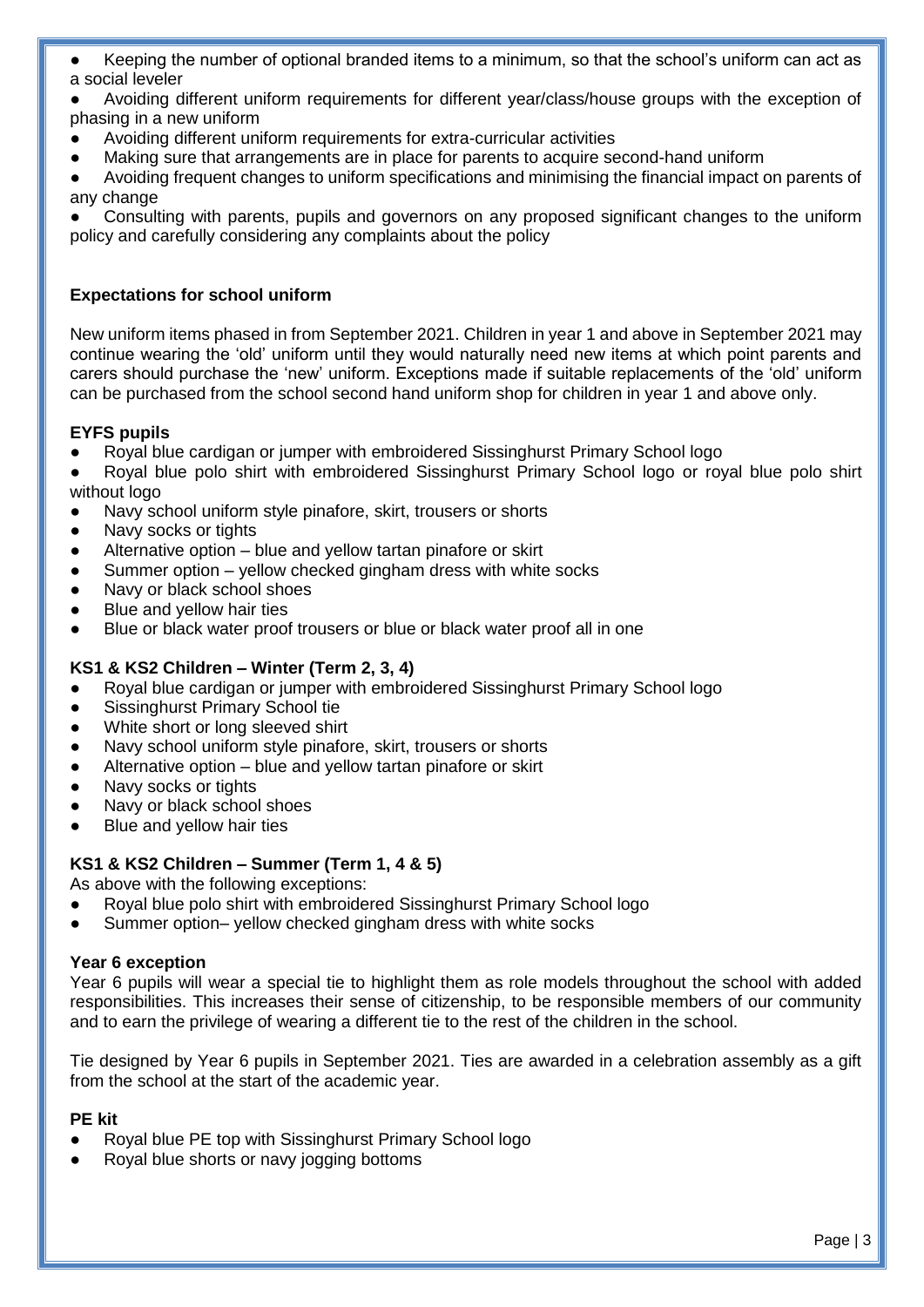- Navy hooded sweatshirt
- Additional socks
- **Trainers**

# **Farm and Forest School**

- Blue or Black waterproof coat
- Blue or Black waterproof trousers
- Wellies
- Hat
- Gloves

## **Footwear**

- Sensible, black 'school-type' shoes, with black soles should be worn, without high heels'
- No boots to be worn. (Pupils will need to change from boots to black shoes if worn to school during severe weather.)
- Trainers are not acceptable for everyday wear but are required for PE
- Open toe sandals are not allowed for safety reasons

## **Hair**

Pupils should not wear extreme hair fashions, which are designed to attract attention, including dyed or streaked hair, and styles such as spikes, mohicans and images or lines cut into the hair.

Hair bands, clips etc. should be discreet designs in colours compatible with school colours and only used in order to keep hair in place

● The use of hair gels, waxes, oils, mousses and any other styling products is **not** allowed. This also helps with health & safety in PE because some of the styling products have been coming off onto the PE mats, causing them to have a slippery surface which is obviously dangerous for any child

## **Jewellery**

Jewellery or symbols, as part of a religious or cultural reason can be worn Otherwise,

- Children are only permitted to wear one pair of small earring studs for health and safety reasons. Any logo or emblem as part of the earring is not allowed.
- Children are permitted to wear watches

Tattoos and body piercings are not allowed. Make up and nail varnish are not allowed.

## **Pupils are expected to follow the same Dress Code with regard to hair and jewellery on nonuniform days.**

## **Where to purchase our uniform**

The majority of our school uniform can be purchased in highstreet shops or supermarkets.

School specific logo uniform items can be purchased from Philip Mans Stores in Cranbrook:

<https://schools.phillips-mans-shops.co.uk/shop/sissinghurst-primary-school/>

Second hand uniform can be purchased from our PTA FOSS second-hand uniform shop. Please contact the school office for more information. The PTA also holds sales throughout the year.

## **Expectations for our school community**

**1. Pupils**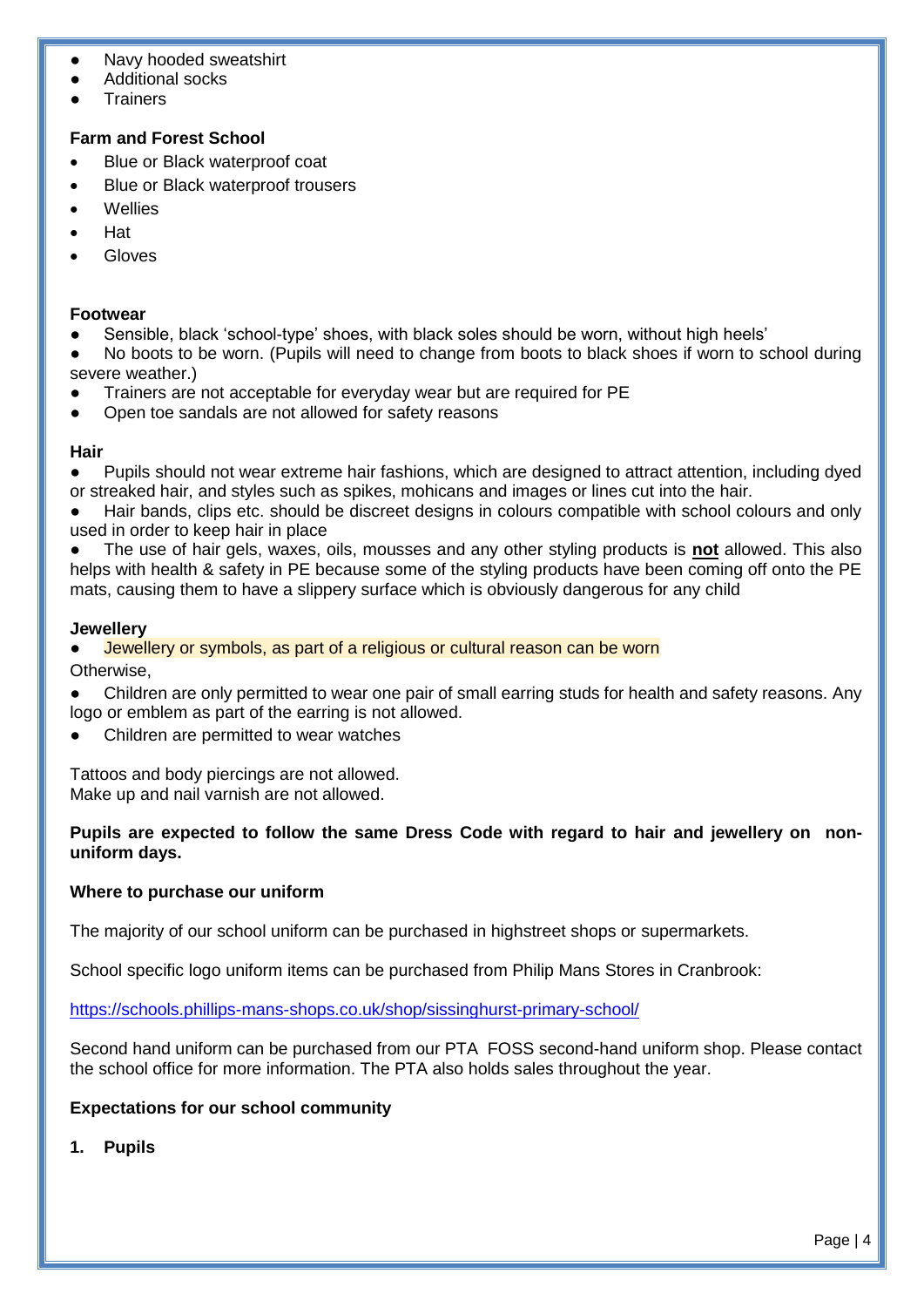Pupils are expected to wear the correct uniform at all times (other than specified non-school uniform days) while:

- On the school premises
- Travelling to and from school

At out-of-school events or on trips that are organised by the school, or where they are representing the school (if required)

#### $=$ <br>2. **2. Parents and carers**

Parents and carers are expected to make sure their child has the correct uniform and PE kit, and that every item is:

- **Clean**
- Clearly labelled with the child's name
- In good condition

Parents are also expected to contact the office if they want to request an amendment to the uniform policy in relation to:

- Their child's protected characteristics
- The cost of the uniform

Parents are expected to lodge any complaints or objections relating to the school uniform in a timely and reasonable manner.

Disputes about the cost of the school uniform will be:

- Resolved locally
- Dealt with in accordance with our school's complaints policy

The school will work closely with parents to arrive at a mutually acceptable outcome.

## **3. Staff**

Staff will closely monitor pupils to make sure they are in the correct uniform. They will give any pupils and families breaching the uniform policy the opportunity to comply, but will follow up with the Headteacher if the situation doesn't improve.

Ongoing breaches of our uniform policy will be dealt with by members of the SLT in accordance with our behaviour policy.

In cases where it is suspected that financial hardship has resulted in a pupil not complying with this uniform policy, staff will take a mindful and considerate approach to resolving the situation. Our pupil premium offer includes support with uniform and school shoes.

## **4. Governors**

The governing board will review this policy and make sure that it:

- Is appropriate for our school's context
- Is implemented fairly across the school
- Takes into account the views of parents and pupils
- Offers a uniform that is appropriate, practical and safe for all pupils

The board will also make sure that the school's uniform supplier arrangements give the highest priority to cost and value for money

#### **Monitoring arrangements**

This policy will be reviewed when necessary. At every review, it will be approved by the full governing body.

## **Links to other policies**